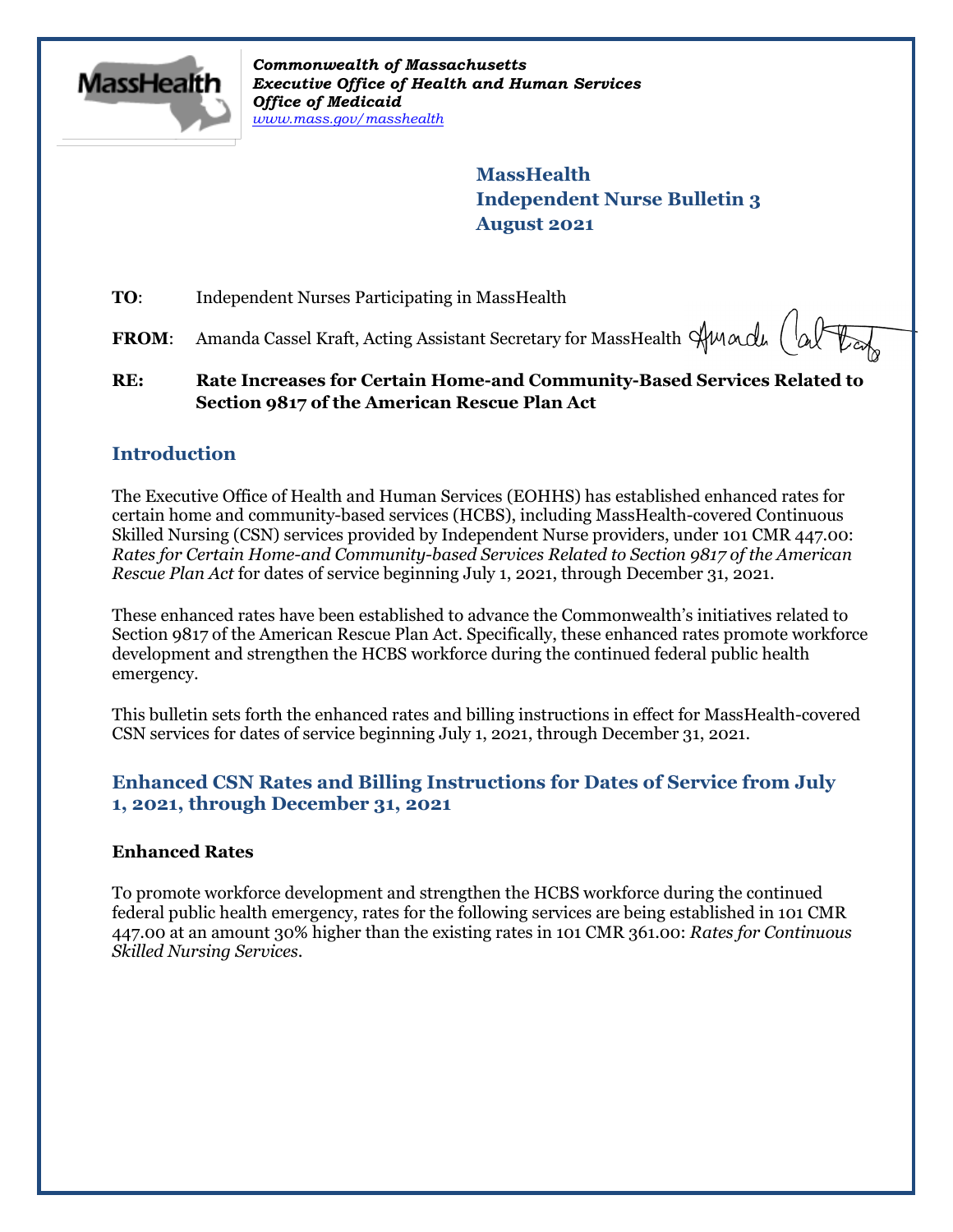# **MassHealth Independent Nurse Bulletin 3 August 2021 Page 2 of 4**

| <b>Service Description</b>                                          | Code                                | Unit          | <b>Rate (Individual)</b> | Add-on<br>(Individual) | <b>Total</b><br>(Individual) |
|---------------------------------------------------------------------|-------------------------------------|---------------|--------------------------|------------------------|------------------------------|
| Single patient Straight-<br>time hour RN Services,<br>Weekday       | T <sub>1002</sub>                   | 15<br>minutes | \$11.10                  | \$3.55                 | \$14.65                      |
| Single patient Straight-<br>time hour RN Services,<br><b>Nights</b> | T1002-<br>UJ                        | 15<br>minutes | \$11.87                  | \$3.80                 | \$15.67                      |
| Single patient Straight-<br>time hour RN Services,<br>Holidays      | T <sub>1002</sub>                   | 15<br>minutes | \$15.90                  | \$5.09                 | \$20.99                      |
| Single patient Straight-<br>time hour LPN<br>Services, Weekday      | T <sub>1003</sub>                   | 15<br>minutes | \$9.24                   | \$2.96                 | \$12.20                      |
| Single patient Straight-<br>time hour LPN<br>Services, Nights       | T <sub>1003</sub> -<br>UJ           | 15<br>minutes | \$9.90                   | \$3.17                 | \$13.07                      |
| Single patient Straight-<br>time hour LPN<br>Services, Holidays     | T <sub>1003</sub>                   | 15<br>minutes | \$13.32                  | \$4.26                 | \$17.58                      |
| <b>Two Patient RN</b><br>Services, Weekday                          | T <sub>1002</sub><br><b>TT</b>      | 15<br>minutes | \$16.04                  | \$5.13                 | \$21.17                      |
| <b>Two Patient RN</b><br>Services, Nights                           | T <sub>1002</sub><br>$U_1$          | 15<br>minutes | \$17.21                  | \$5.51                 | \$22.72                      |
| <b>Two Patient RN</b><br>Services, Holidays                         | T1002<br><b>TT</b>                  | 15<br>minutes | \$23.24                  | \$7.44                 | \$30.68                      |
| <b>Two Patient LPN</b><br>Services, Weekday                         | T <sub>1003</sub><br><b>TT</b>      | 15<br>minutes | \$13.42                  | \$4.29                 | \$17.71                      |
| <b>Two Patient LPN</b><br>Services, Nights                          | T <sub>1003</sub><br>U <sub>1</sub> | 15<br>minutes | \$14.39                  | \$4.60                 | \$18.99                      |
| <b>Two Patient LPN</b><br>Services, Holidays                        | T <sub>1003</sub><br><b>TT</b>      | 15<br>minutes | \$19.51                  | \$6.24                 | \$25.75                      |
| <b>Three Patient RN</b><br>Services, Weekday                        | T <sub>1002</sub><br>U <sub>2</sub> | 15<br>minutes | \$18.61                  | \$5.96                 | \$24.57                      |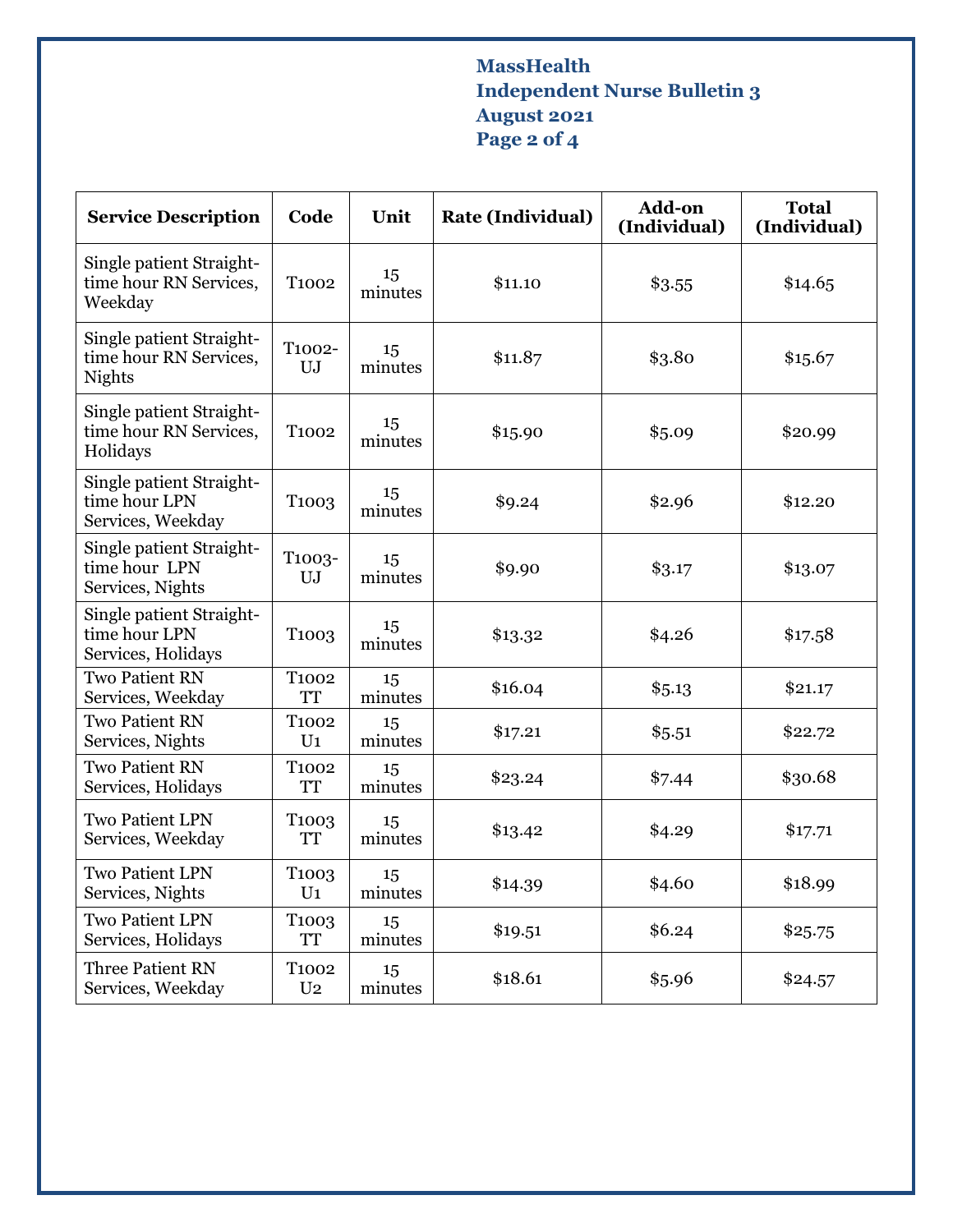## **MassHealth Independent Nurse Bulletin 3 August 2021 Page 3 of 4**

| <b>Service</b><br><b>Description</b>           | Code                                 | Unit          | <b>Rate (Individual)</b> | <b>Add-on</b><br>(Individual) | <b>Total</b><br>(Individual) |
|------------------------------------------------|--------------------------------------|---------------|--------------------------|-------------------------------|------------------------------|
| <b>Three Patient RN</b><br>Services, Nights    | T <sub>1002</sub><br>$U_3$           | 15<br>minutes | \$19.96                  | \$6.39                        | \$26.35                      |
| <b>Three Patient RN</b><br>Services, Holidays  | T <sub>1002</sub><br>U <sub>2</sub>  | 15<br>minutes | \$27.01                  | \$8.64                        | \$35.65                      |
| <b>Three Patient LPN</b><br>Services, Weekday  | T <sub>100</sub> 3<br>U <sub>2</sub> | 15<br>minutes | \$15.56                  | \$4.98                        | \$20.54                      |
| <b>Three Patient LPN</b><br>Services, Nights   | T <sub>1003</sub><br>$U_3$           | 15<br>minutes | \$16.71                  | \$5.35                        | \$22.06                      |
| <b>Three Patient LPN</b><br>Services, Holidays | T <sub>1003</sub><br>U <sub>2</sub>  | 15<br>minutes | \$22.67                  | \$7.25                        | \$29.92                      |
| <b>Overtime RN</b><br>Services, Weekday        | T <sub>1002</sub><br>TU              | 15<br>minutes | \$15.90                  | \$5.09                        | \$20.99                      |
| Overtime RN<br>Services, Nights                | T <sub>1002</sub><br>$U_4$           | 15minutes     | \$17.06                  | \$5.46                        | \$22.52                      |
| Overtime RN<br>Services, Holidays              | T <sub>1002</sub><br>TU              | 15<br>minutes | \$23.10                  | \$7.39                        | \$30.49                      |
| <b>Overtime LPN</b><br>Services, Weekday       | T <sub>1003</sub><br>TU              | 15<br>minutes | \$13.32                  | \$4.26                        | \$17.58                      |
| Overtime LPN<br>Services, Nights               | T <sub>1003</sub><br>$U_4$           | 15<br>minutes | \$14.29                  | \$4.57                        | \$18.86                      |
| <b>Overtime LPN</b><br>Services, Holidays      | T <sub>1003</sub><br>TU              | 15<br>minutes | \$19.39                  | \$6.20                        | \$25.59                      |

#### **Service Provision**

All CSN services receiving enhanced funding must be delivered in accordance with all applicable program requirements and regulations as set forth in 130 CMR 414.000: *Independent Nurse*.

# **Administrative and Billing Requirements**

All existing provider billing processes will remain in effect during the period of enhanced funding, beginning July 2021, through December 2021. Providers must submit claims according to policies and procedures set forth in applicable administrative and billing regulations and supporting guidance.